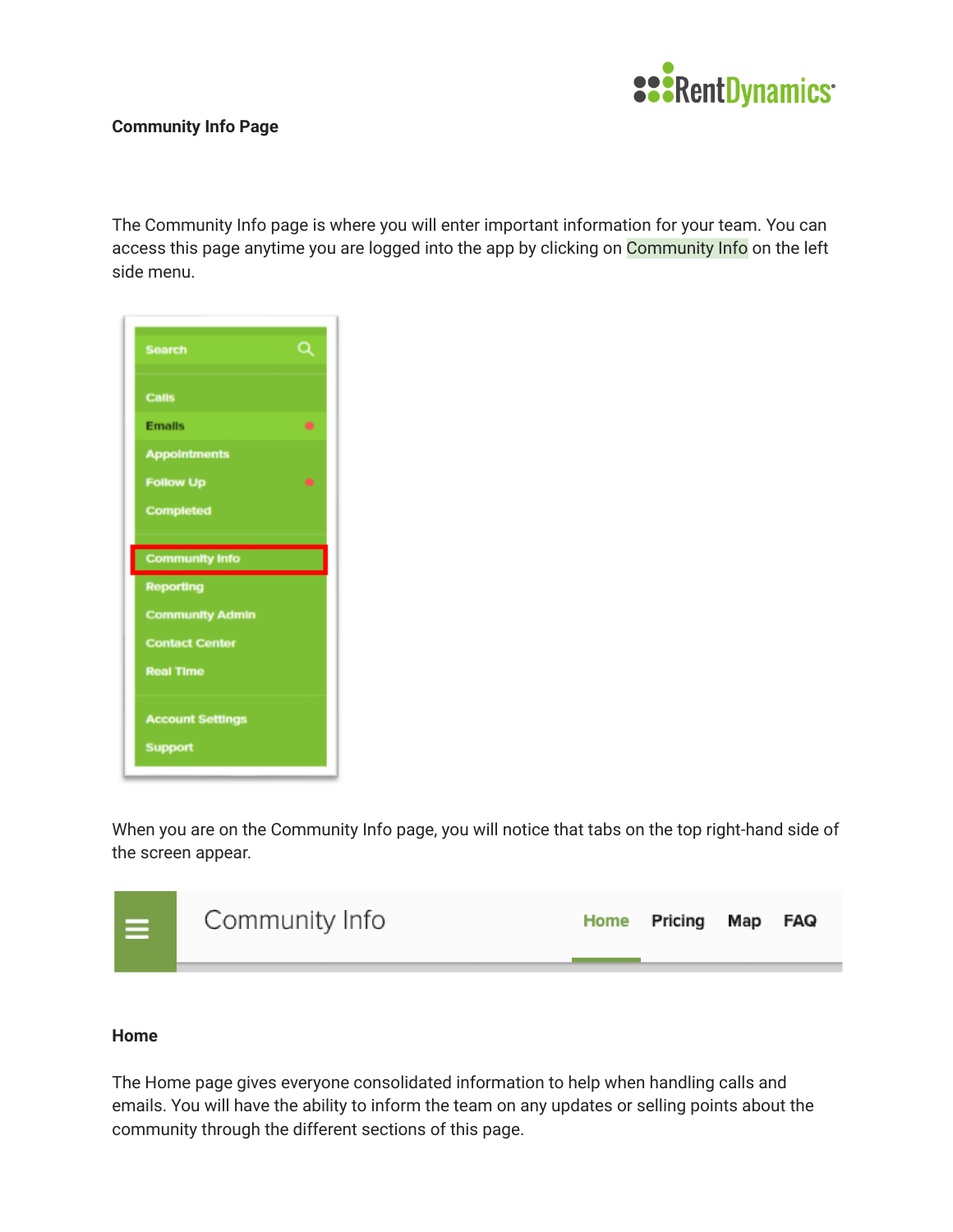

You can modify and edit each box on the top right of each text square. Once you select Edit, you will have the ability to change whatever information you would like. Select Save when you are done editing the box.

| Fitness Center with Yoga Studio and Fitness on I<br><b>Business Center</b><br>4 courtyards with BBQ areas and fire pits<br><b>Bike Storage</b><br>City Views, Accent Walls, Access Control | Selling points<br>Save<br>what's special about the community | Cancel |
|--------------------------------------------------------------------------------------------------------------------------------------------------------------------------------------------|--------------------------------------------------------------|--------|
|                                                                                                                                                                                            |                                                              |        |
|                                                                                                                                                                                            |                                                              |        |
|                                                                                                                                                                                            |                                                              |        |
|                                                                                                                                                                                            |                                                              |        |
|                                                                                                                                                                                            |                                                              |        |
|                                                                                                                                                                                            |                                                              |        |
|                                                                                                                                                                                            |                                                              |        |
|                                                                                                                                                                                            |                                                              |        |
|                                                                                                                                                                                            |                                                              |        |
|                                                                                                                                                                                            |                                                              |        |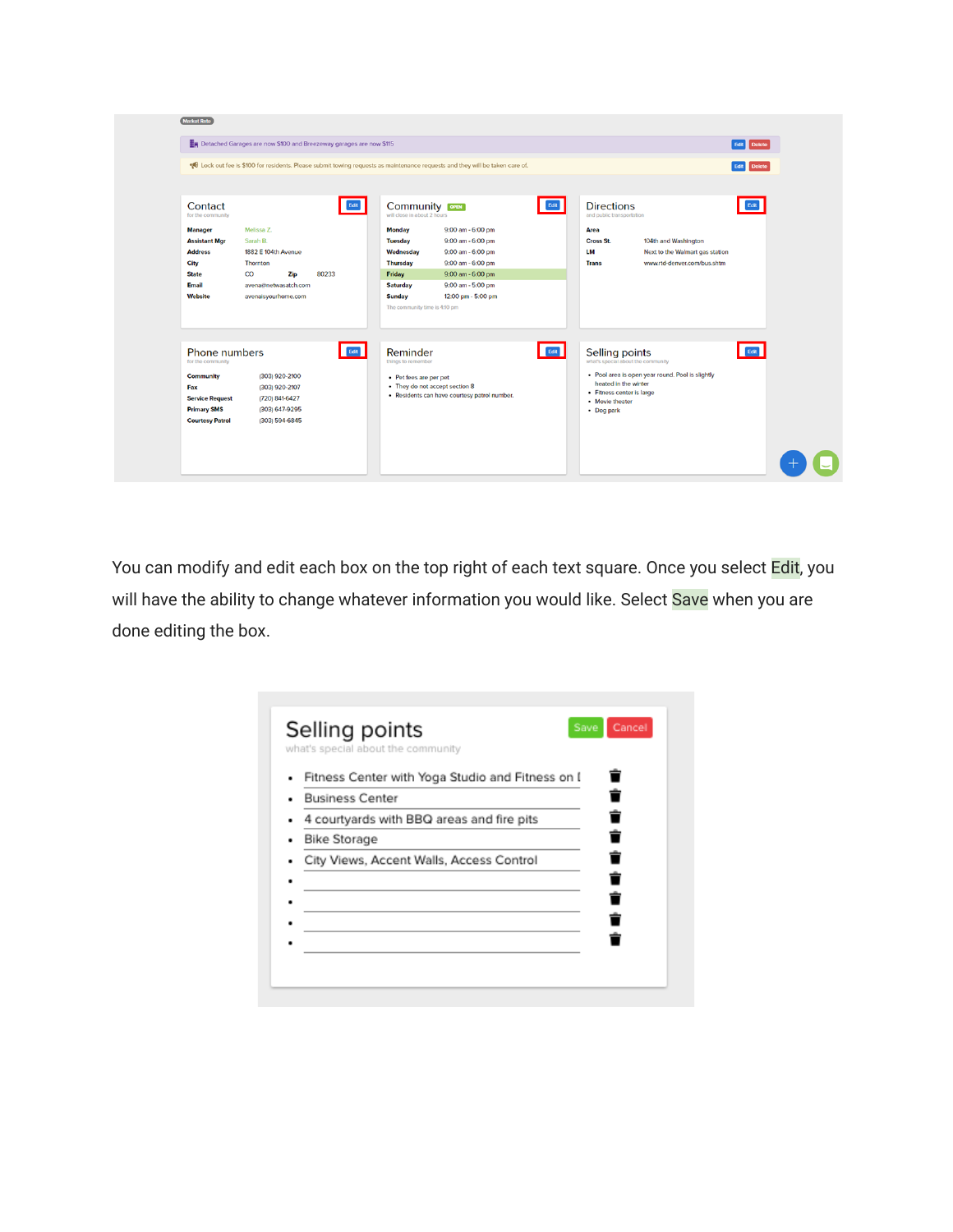You may have also noticed the Purple and Yellow banners across the top of the page. These are additional special notes you can leave to update your team of Specials, Concessions, or general other information. This can also be useful for new leasing agents in training or general reminders. Click on either the Purple or the Yellow tab to add any new announcements or highlight any information you want everyone to see front and center.



## **Pricing**

You can access your community's pricing by clicking Pricing at the top of the Community Information page.

|                      | Fin Detached Garages are now \$100 and Breezeway garages are now \$115                                                       |      |                    |           |                                   | Edit Delete              |
|----------------------|------------------------------------------------------------------------------------------------------------------------------|------|--------------------|-----------|-----------------------------------|--------------------------|
|                      | * Lock out fee is \$100 for residents. Please submit towing requests as maintenance requests and they will be taken care of. |      |                    |           |                                   | Edit Delete              |
|                      |                                                                                                                              |      |                    |           |                                   |                          |
|                      | Floor plans                                                                                                                  |      |                    |           |                                   | <b>Edit Quote Prices</b> |
| ø                    | Description                                                                                                                  | Saft | Effective Rent     | Deposit   | Notes                             |                          |
| $^{\rm 8}$           | Avena 1 Bed/1 Bath-A1                                                                                                        | 719  | $$1,253 - $3,496$  | \$150 OAC | Zoysia Floorplan                  |                          |
| $\overline{7}$       | Avena 1 Bed/1 Bath-A2                                                                                                        | 742  | $$1,283 - $3,800$  | \$150 OAC | Bermuda Floorplan (MODEL #1012    |                          |
| $\circ$              | Avena 2 Bed/1 Bath-A3                                                                                                        | 952  | \$1,421 - \$7,628  | \$200 OAC | Pampas Floorplan                  |                          |
| $\ddot{\phantom{1}}$ | Avena 2 Bed/2 Bath-B1                                                                                                        | 1073 | $$1.568 - $2.704$  | \$250 OAC | Fescue Floorplan                  |                          |
| 10                   | Avena 2 Bed/2 Bath-B2                                                                                                        | 1162 | \$1,591 - \$4,181  | \$250 OAC | Bluegrass Floorplan (MODEL #1013) |                          |
| $\overline{4}$       | Avena 3 Bed/2 Bath-C1                                                                                                        | 1324 | \$1,901 - \$12,440 | \$300 OAC | Bahia Floorplan                   |                          |
| Pricing Notes        |                                                                                                                              |      |                    |           |                                   |                          |
|                      | Holding fee: \$200 (NOT towards move in)                                                                                     |      |                    |           |                                   |                          |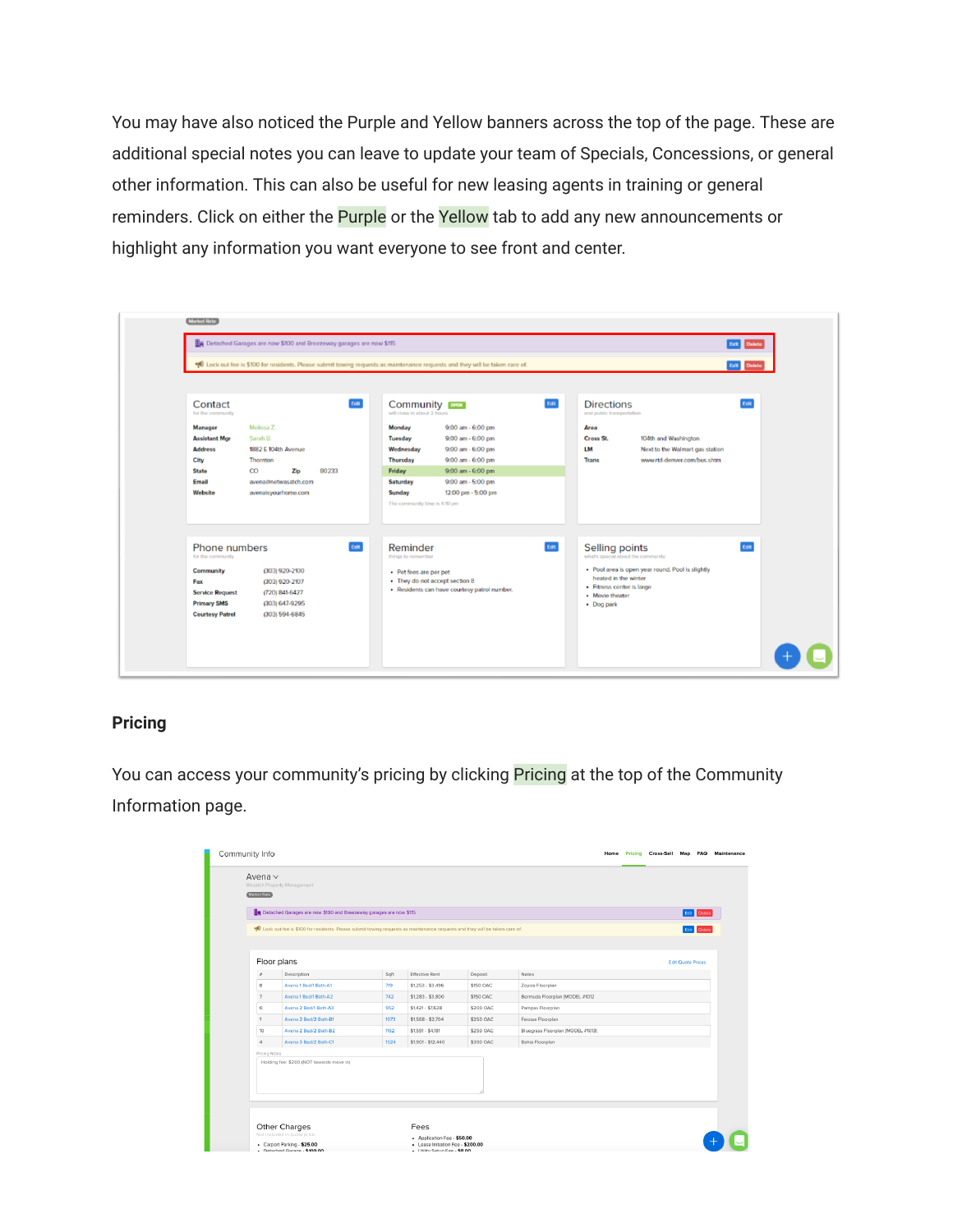This view provides you with an overview of the apartments available at your community. You have the ability to edit notes, located on the right hand side, at any time.

Once you select a specific floor plan under "Description", you will be redirected to the bottom of the page where additional information is given for apartments available for the floor plan selected. You will be available to view the status, ready date, unit number, square feet, and amenity information.

|              | Status                            | <b>Notes</b> | Ready       | Unit | <b>Square Feet</b> | Amenities                                                                     |
|--------------|-----------------------------------|--------------|-------------|------|--------------------|-------------------------------------------------------------------------------|
|              | Vacant Available                  |              | Mar 01 2018 | 0825 | 719                | 2nd Floor, Built-in Computer Desk, Island Kitchen,<br>Facing North, 2nd Floor |
|              | Vacant Available                  |              | Jun 19 2018 | 0725 | 719                | 2nd Floor, Built-in Computer Desk, Island Kitchen,<br>Facing North, 2nd Floor |
|              | Vacant Available                  |              | Jul 03 2018 | 1615 | 719                | 1st Floor, Built-in Computer Desk, Facing West, 1st<br>Floor                  |
|              | Dccupied On Notice                |              | Jul 13 2018 | 1434 | 719                | Facing West, Built-In Computer Desk, Island<br>Kitchen, 3rd Floor, 3rd Floor  |
| ٠            | Occupied On Notice                |              | Jul 18 2018 | 0525 | 719                | 2nd Floor, Island Kitchen, Built-in Computer Desk,<br>Facing North, 2nd Floor |
| $\mathbf{r}$ | Occupied On Notice                |              | Aug 10 2018 | 0635 | 719                | 3rd Floor, Facing West, Built-in Computer Desk,<br>Island Kitchen, 3rd Floor  |
| ٠            | Occupied On Notice                |              | Aug 18 2018 | 1725 | 719                | Facing North, Island Kitchen, Built-in Computer<br>Desk, 2nd Floor, 2nd Floor |
|              | $H = 4$ $1$ $2$ $\rightarrow$ $H$ |              |             |      |                    | 1 - 7 of 14 items                                                             |

All of this information is being pulled from your property management software. If you are using a revenue management system, the pricing information will be displayed as a grid showing the different pricing options. All of this pricing data is synced nightly to allow the proper Vacant or Occupied on Notice homes to be offered.

You have the ability to also add information on the right hand side under "Amenities". This can be an especially helpful selling tool if select apartments are upgraded.

#### **Map**

This is an uploaded Google map that will open to your community address. This feature is great to be able to guide your prospects to the community. It will have an Orange home that marks your community. You can also zoom in or out on the map to find other items the prospect needs.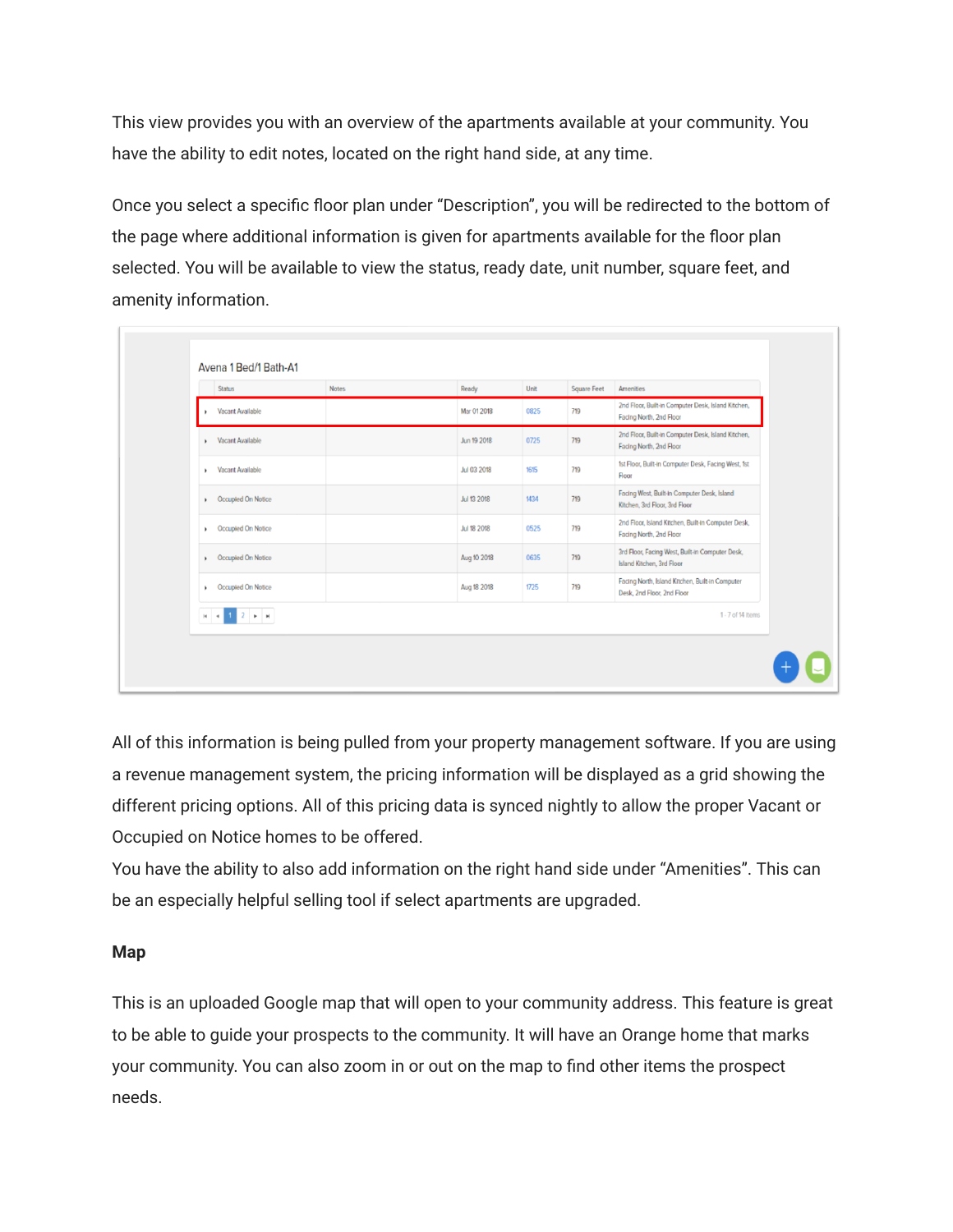

# **FAQ**

Here you will have four boxes that have frequently asked questions. These include Directions, Units, Community, Policies. Each box will have multiple sub-categories you can edit. These are very important notes for agents to help answer questions that prospects will ask.

| <b>Directions</b><br>nearby notable markers<br><b>o</b> Bus Station?<br>Bus station is 1 block away.<br>o Directions?<br>$\mathbf{z}$ | Edit<br><b>Units</b> | Edit<br>details about units<br><b>Q</b> Appliances?<br>Stainless steel fridge and all other appliances are black.<br>Water heater is gas.<br>a Flooring?<br>Carpet and laminate.<br>o Laundry?<br>All units come with Washer and Dryer. | Edit<br>Community<br>community features<br><b>O</b> Fitness?<br>24/7. Treadmills, elliptical, machine and free weights.<br><b>Parking?</b><br>A Uncovered parking free, \$25 carports, \$100 detached gar,<br>\$115 breezeway garage<br>o Pool/Jacuzzi?<br>Heated pool open year round. (10am-10pm) |
|---------------------------------------------------------------------------------------------------------------------------------------|----------------------|-----------------------------------------------------------------------------------------------------------------------------------------------------------------------------------------------------------------------------------------|-----------------------------------------------------------------------------------------------------------------------------------------------------------------------------------------------------------------------------------------------------------------------------------------------------|
| <b>Policies</b><br>special community policies<br>o Discounts?<br>$\mathbf{z}$<br>o Smoking?<br>$\Delta$ Yes                           | Edit                 | o TV/Internet?                                                                                                                                                                                                                          |                                                                                                                                                                                                                                                                                                     |